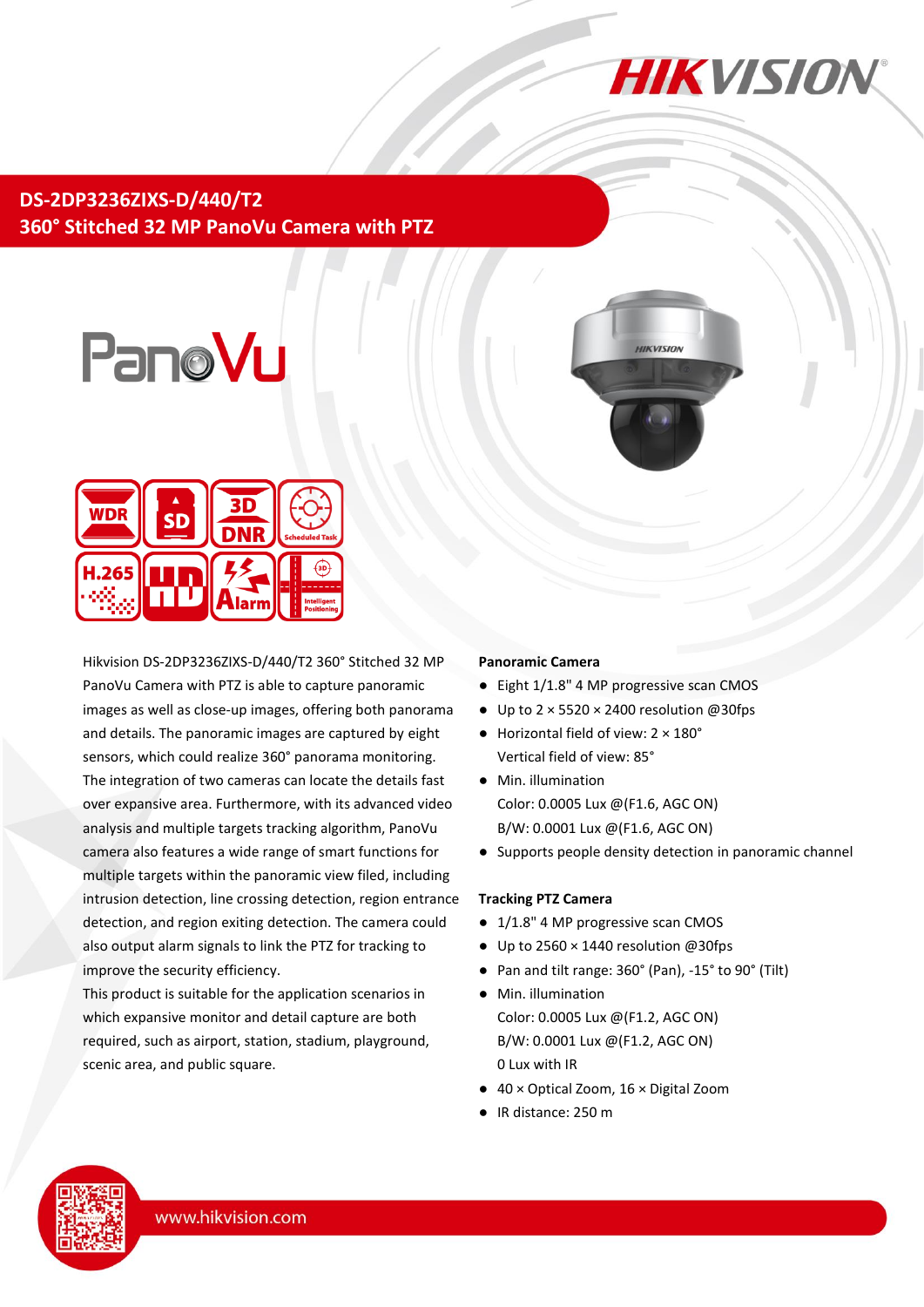

# **Specification**

| Camera                        |                                                                                                                                                                                                                |  |  |
|-------------------------------|----------------------------------------------------------------------------------------------------------------------------------------------------------------------------------------------------------------|--|--|
| Image Sensor                  | [Panoramic channel]: 1/1.8" progressive scan CMOS,<br>[PTZ channel]: 1/1.8" progressive scan CMOS                                                                                                              |  |  |
| Min. Illumination             | [Panoramic channel] color: 0.0005Lux @ (F1.6, AGC ON), B/W: 0.0001Lux @ (F1.6, AGC<br>ON), 0 Lux with IR;<br>[PTZ channel] color: 0.0005Lux @ (F1.2, AGC ON), B/W: 0.0001Lux @(F1.2, AGC ON), 0<br>Lux with IR |  |  |
| Shutter Speed                 | 1 to 1/30000 s                                                                                                                                                                                                 |  |  |
| Slow Shutter                  | Yes                                                                                                                                                                                                            |  |  |
| Day & Night                   | IR cut filter                                                                                                                                                                                                  |  |  |
| Zoom                          | [PTZ channel] 40x optical, 16x digital                                                                                                                                                                         |  |  |
| Max. Resolution               | $5520 \times 2400$                                                                                                                                                                                             |  |  |
| Lens                          |                                                                                                                                                                                                                |  |  |
| Focus                         | Auto, semi-auto, manual                                                                                                                                                                                        |  |  |
| Focal Length                  | [Panoramic channel] 2.8 mm; [PTZ channel] 6.0 to 240mm                                                                                                                                                         |  |  |
| Zoom Speed                    | [PTZ channel] approx. 4.4 s                                                                                                                                                                                    |  |  |
|                               | [Panoramic channel]                                                                                                                                                                                            |  |  |
|                               | Horizontal field of view: 180°                                                                                                                                                                                 |  |  |
|                               | Vertical field of view: 85°                                                                                                                                                                                    |  |  |
| <b>FOV</b>                    | [PTZ channel]                                                                                                                                                                                                  |  |  |
|                               | Horizontal field of view: 56.6° to 1.8° (Wide-Tele)                                                                                                                                                            |  |  |
|                               | Vertical field of view: 33.7° to 1.0° (Wide-Tele)                                                                                                                                                              |  |  |
|                               | Diagonal field of view: 63.4° to 2.0° (Wide-Tele)                                                                                                                                                              |  |  |
| Aperture                      | F1.2                                                                                                                                                                                                           |  |  |
| <b>Illuminator</b>            |                                                                                                                                                                                                                |  |  |
| Supplement Light Range        | IR Distance: up to 250 m                                                                                                                                                                                       |  |  |
| <b>Smart Supplement Light</b> | Yes                                                                                                                                                                                                            |  |  |
| <b>PTZ</b>                    |                                                                                                                                                                                                                |  |  |
| Movement Range (Pan)          | $0-360^\circ$                                                                                                                                                                                                  |  |  |
| Movement Range (Tilt)         | $-15^\circ$ to 90 $^\circ$ (auto flip)                                                                                                                                                                         |  |  |
| Pan Speed                     | Pan speed: configurable from 0.1° to 210°/s; preset speed: 240°/s                                                                                                                                              |  |  |
| <b>Tilt Speed</b>             | Tilt speed: configurable from 0.1° to 150°/s, preset speed 200°/s                                                                                                                                              |  |  |
| Proportional Pan              | [Panoramic channel]: no; [PTZ channel]: yes                                                                                                                                                                    |  |  |
| Presets                       | 300                                                                                                                                                                                                            |  |  |
| Patrol Scan                   | 8 patrols                                                                                                                                                                                                      |  |  |
| Pattern Scan                  | 4 pattern scans                                                                                                                                                                                                |  |  |
| Power-off Memory              | Yes                                                                                                                                                                                                            |  |  |
| Park Action                   | Preset, pattern scan, patrol scan, auto scan, tilt scan, random scan, frame scan,<br>panorama scan                                                                                                             |  |  |
| <b>3D Positioning</b>         | Yes                                                                                                                                                                                                            |  |  |
| PTZ Status Display            | Yes                                                                                                                                                                                                            |  |  |
| <b>Preset Freezing</b>        | Yes                                                                                                                                                                                                            |  |  |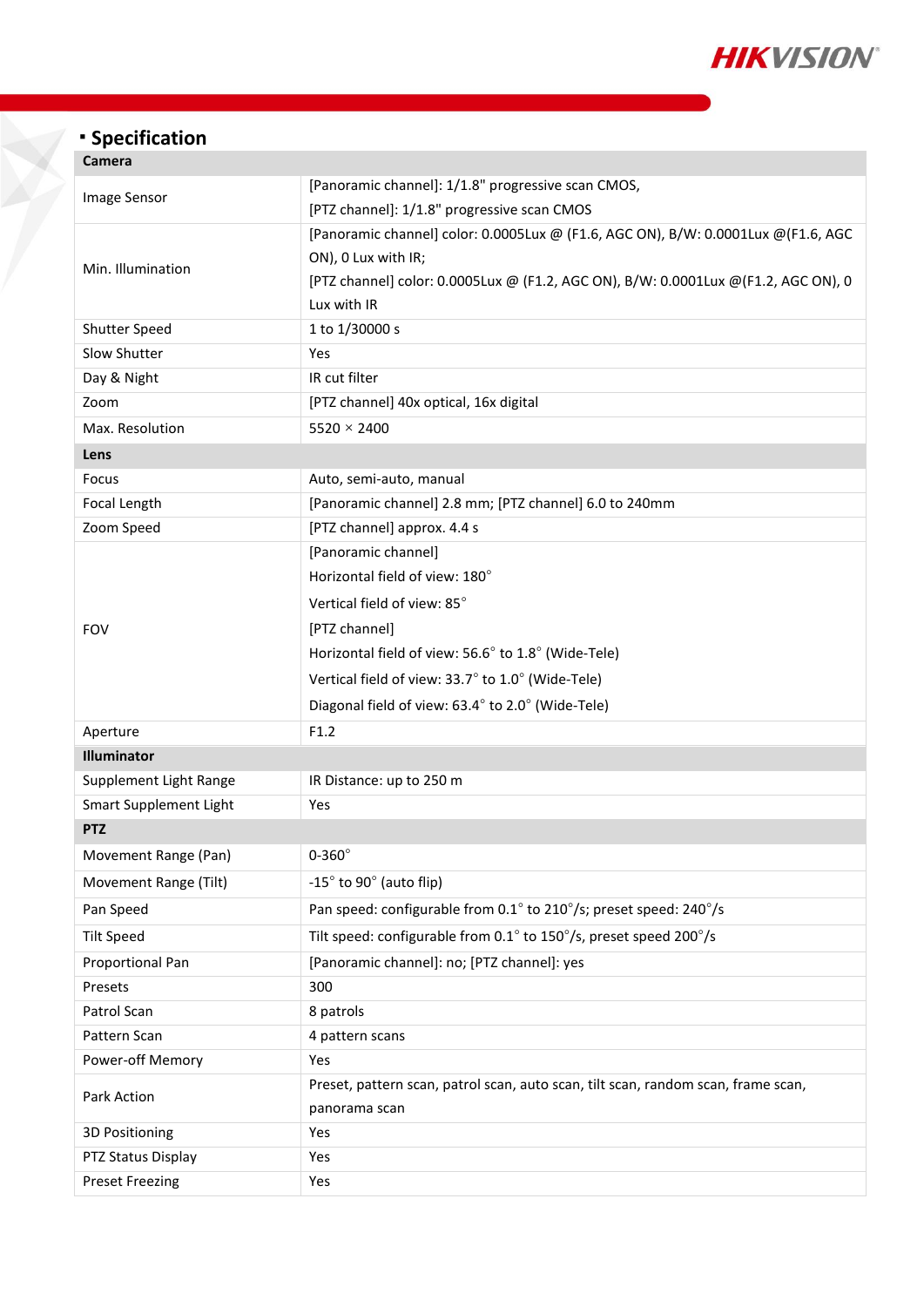

| <b>Scheduled Task</b>   | Preset, pattern scan, patrol scan, auto scan, tilt scan, random scan, frame scan,                                                       |  |
|-------------------------|-----------------------------------------------------------------------------------------------------------------------------------------|--|
|                         | panorama scan, dome reboot, dome adjust, aux output                                                                                     |  |
| <b>Video</b>            |                                                                                                                                         |  |
| Main Stream             | [Panoramic channel]                                                                                                                     |  |
|                         | 50Hz: 25fps (5520 $\times$ 2400 $\times$ 2, 3840 $\times$ 1680 $\times$ 2, 2784 $\times$ 1200 $\times$ 2)                               |  |
|                         | 60Hz: 30fps (5520 $\times$ 2400 $\times$ 2, 3840 $\times$ 1680 $\times$ 2, 2784 $\times$ 1200 $\times$ 2)                               |  |
|                         | [PTZ channel]                                                                                                                           |  |
|                         | 50Hz: 25fps (2560 × 1440, 1920 × 1080, 1280 × 960, 1280 × 720)                                                                          |  |
|                         | 60Hz: 30fps (2560 × 1440, 1920 × 1080, 1280 × 960, 1280 × 720)                                                                          |  |
|                         | [Panoramic channel]                                                                                                                     |  |
|                         | 50Hz: 25fps (2048 × 896 × 2, 1280 × 560 × 2, 704 × 320 × 2)                                                                             |  |
|                         | 60Hz: 30fps (2048 × 896 × 2, 1280 × 560 × 2, 704 × 320 × 2)                                                                             |  |
| Sub-Stream              | [PTZ channel]                                                                                                                           |  |
|                         | 50Hz: 25fps (704 $\times$ 576, 640 $\times$ 480, 352 $\times$ 288)                                                                      |  |
|                         | 60Hz: 30fps (704 $\times$ 480, 640 $\times$ 480, 352 $\times$ 240)                                                                      |  |
|                         | [Panoramic channel]                                                                                                                     |  |
|                         | 50Hz: 25fps (4096 $\times$ 1800 $\times$ 2, 3840 $\times$ 1680 $\times$ 2, 2784 $\times$ 1200 $\times$ 2, 2048 $\times$ 896 $\times$ 2, |  |
|                         | $1280 \times 560 \times 2,704 \times 320 \times 2$ ,                                                                                    |  |
|                         | 60Hz: 30fps (4096 $\times$ 1800 $\times$ 2, 3840 $\times$ 1680 $\times$ 2, 2784 $\times$ 1200 $\times$ 2, 2048 $\times$ 896 $\times$ 2, |  |
| Third Stream            | $1280 \times 560 \times 2,704 \times 320 \times 2$                                                                                      |  |
|                         | [PTZ channel]                                                                                                                           |  |
|                         | 50Hz: 25fps (1920 × 1080, 1280 × 960, 1280 × 720, 704 × 576, 640 × 480, 352 × 288),                                                     |  |
|                         | 60Hz: 30fps (1920 × 1080, 1280 × 960, 1280 × 720, 704 × 480, 640 × 480, 352 × 240)                                                      |  |
|                         | Main stream: H.265+/H.265/H.264+/H.264                                                                                                  |  |
| Video Compression       | Sub-stream: H.265/H.264/MJPEG                                                                                                           |  |
|                         | Third stream: H.265/H.264/MJPEG                                                                                                         |  |
| <b>Audio</b>            |                                                                                                                                         |  |
| Audio Compression       | G.711alaw, G.711ulaw, G.722.1, G.726, MP2L2, PCM                                                                                        |  |
| Audio Sampling Rate     | MP2L2: 16kHz, 32kHz, 44.1kHz, 48kHz, PCM: 8kHz, 16kHz, 32kHz, 44.1kHz, 48kHz                                                            |  |
| <b>Network</b>          |                                                                                                                                         |  |
| Network Storage         | NAS (NFS, SMB/ CIFS)                                                                                                                    |  |
| Protocols               | IPv4/IPv6, HTTP, HTTPS, 802.1x, QoS, FTP, SMTP, UPnP, SNMP, DNS, DDNS, NTP, RTSP,                                                       |  |
|                         | RTCP, RTP, TCP/IP, UDP, IGMP, ICMP, DHCP, PPPoE, Bonjour                                                                                |  |
| API                     | Open-ended API, ONVIF (Profile S, Profile G, Profile T), ISAPI, Hikvision SDK, Third-party                                              |  |
|                         | management platform, ISUP                                                                                                               |  |
| Simultaneous Live View  | Up to 20 channels                                                                                                                       |  |
| User/Host               | Up to 32 users, 3 user levels: administrator, operator, and user                                                                        |  |
| <b>Smooth Streaming</b> | Yes<br>Authenticated username and password, MAC address binding, HTTPS encryption,                                                      |  |
| Security                | 802.1X authenticated access, IP address filter                                                                                          |  |
| Client                  | iVMS-4200, HikCentral Pro, Hik-Connect                                                                                                  |  |
| Web Browser             | $IE8+$                                                                                                                                  |  |
| Image                   |                                                                                                                                         |  |
| Day/Night Switch        | Day, night, auto, scheduled-switch                                                                                                      |  |
|                         |                                                                                                                                         |  |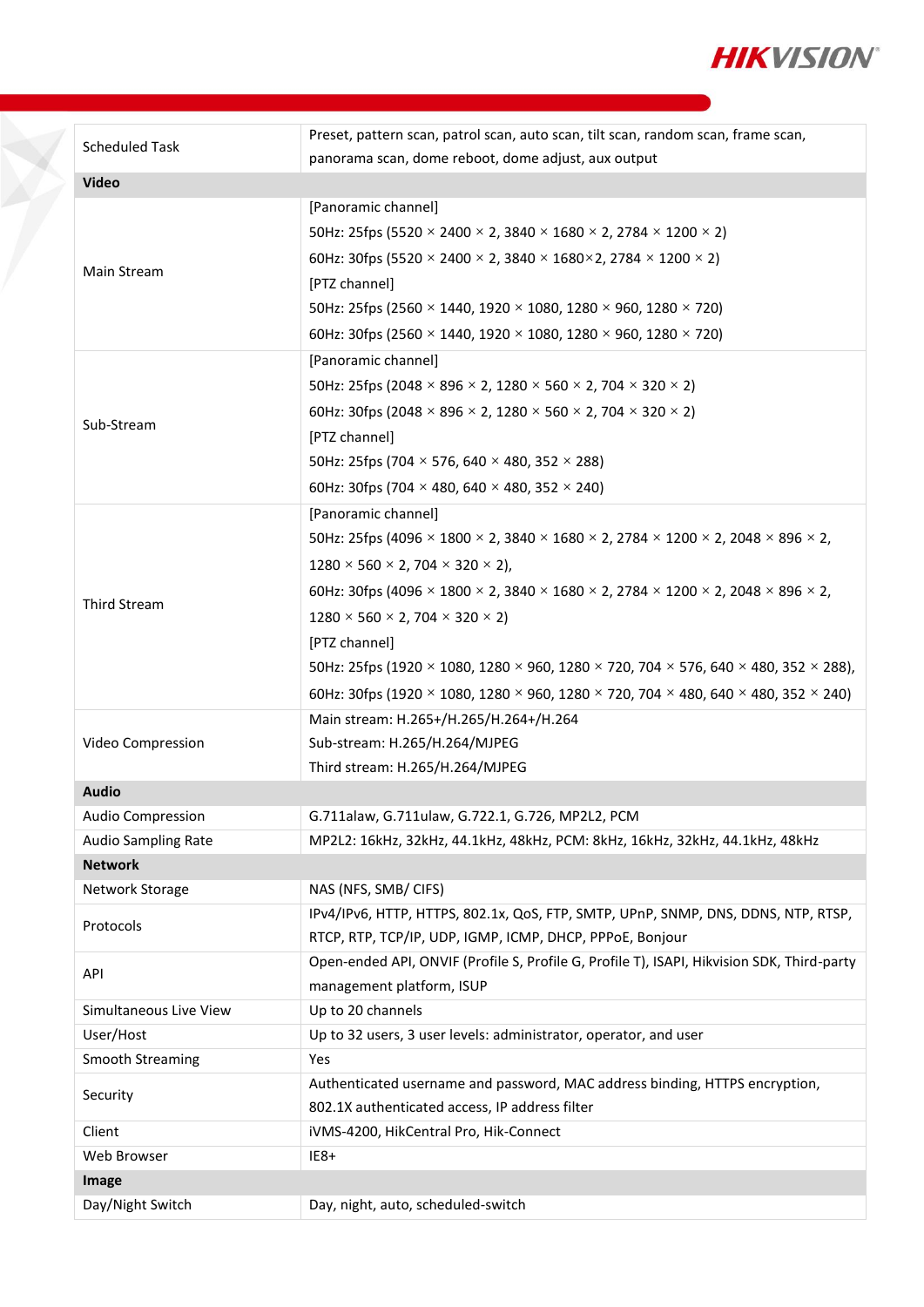

| Image Enhancement             | BLC, HLC, 3D DNR                                                                               |  |  |
|-------------------------------|------------------------------------------------------------------------------------------------|--|--|
| Wide Dynamic Range (WDR)      | 120 dB WDR                                                                                     |  |  |
| Defog                         | Optical defog                                                                                  |  |  |
| Image Stabilization           | <b>EIS</b>                                                                                     |  |  |
| Regional Exposure             | Yes                                                                                            |  |  |
| <b>Regional Focus</b>         | Yes                                                                                            |  |  |
|                               | Saturation, brightness, contrast, sharpness, gain, and white balance adjustable by             |  |  |
| Image Settings                | client software or web browser                                                                 |  |  |
| Image Parameters Switch       | Yes                                                                                            |  |  |
|                               | [Panoramic channel] 8 programmable polygon privacy masks, mask color configurable              |  |  |
| Privacy Mask                  | [PTZ channel] 24 programmable polygon privacy masks, mask color configurable                   |  |  |
| <b>SNR</b>                    | $\geq$ 55 dB                                                                                   |  |  |
| Interface                     |                                                                                                |  |  |
| <b>Ethernet Interface</b>     | RJ45, Self-adaptive 10M/100M/1000M Ethernet port                                               |  |  |
| <b>Fiber Optical</b>          | FC interface, built-in fiber module, 1000M, TX1310/RX1550 nm wavelength, single                |  |  |
|                               | module fiber, up to 20 km transmission distance                                                |  |  |
| On-board Storage              | Built-in memory card slot, support microSD/microSDHC/microSDXC cards, up to 256                |  |  |
|                               | <b>GB</b>                                                                                      |  |  |
| Alarm                         | 7 inputs, 2 outputs                                                                            |  |  |
|                               | 1 input (line in), max. input amplitude: 2-2.4 vpp, input impedance: 1 K $\Omega$ $\pm$ 10%; 1 |  |  |
| Audio                         | output (line out), line level, output impedance: 600 $\Omega$                                  |  |  |
| RS-485                        | 1 RS-485 (Half duplex, HIKVISION, Pelco-P, Pelco-D, self-adaptive)                             |  |  |
|                               |                                                                                                |  |  |
| Reset                         | Yes                                                                                            |  |  |
| Event                         |                                                                                                |  |  |
|                               | [Panoramic Channel]                                                                            |  |  |
|                               | Intrusion detection, line crossing detection, region entrance detection, region exiting        |  |  |
|                               | detection                                                                                      |  |  |
| <b>Smart Event</b>            | [PTZ Channel]                                                                                  |  |  |
|                               | Intrusion detection, line crossing detection, region entrance detection, region exiting        |  |  |
|                               | detection, unattended baggage detection, object removal detection                              |  |  |
| <b>Smart Tracking</b>         | Manual tracking, auto-tracking, panorama tracking                                              |  |  |
|                               | Preset, patrol scan, pattern scan, memory card video recording, alarm output, send             |  |  |
| Alarm Linkage                 | email, notify surveillance center, upload to FTP                                               |  |  |
| <b>Deep Learning Function</b> |                                                                                                |  |  |
|                               | [PTZ Channel]                                                                                  |  |  |
|                               | Support detecting up to 30 faces at the same time. Support detecting, tracking,                |  |  |
| Face Capture                  | capturing, grading, selecting of face in motion, and output the best face picture of the       |  |  |
|                               | face                                                                                           |  |  |
|                               | [Panoramic Channel]                                                                            |  |  |
| People Density                | Support detecting the level of people density in the configured area                           |  |  |
| General                       |                                                                                                |  |  |
| Power                         | 36 VDC, max. 150 W                                                                             |  |  |
| <b>Operating Condition</b>    | Temperature: -40°C to 60°C (-40°F to 140°F), Humidity: $\leq$ 95%                              |  |  |
| Demist                        | Yes<br>ADC12                                                                                   |  |  |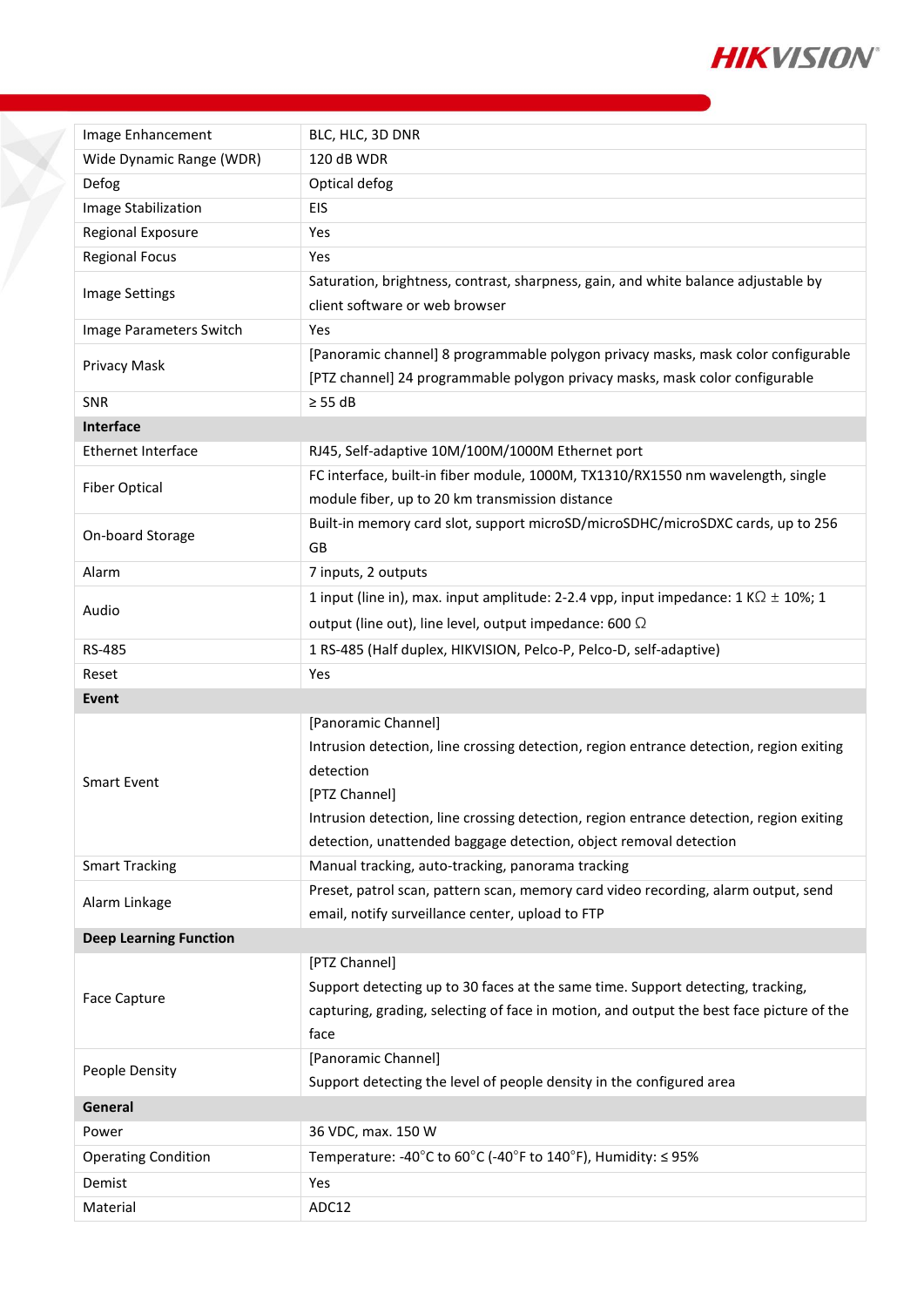

| Dimension | $\phi$ 391.8 mm × 400.5 mm ( $\phi$ 15.43" × 15.77") |
|-----------|------------------------------------------------------|
| Weight    | Approx. 18 kg (39.68 lb.)                            |

### **DORI**

The DORI (detect, observe, recognize, identify) distance gives the general idea of the camera ability to distinguish persons or objects within its field of view. It is calculated based on the camera sensor specification and the criteria given by EN 62676-4: 2015.

| <b>DORI</b>     | <b>Detect</b>         | <b>Observe</b>       | Recognize           | <b>Identify</b>     |
|-----------------|-----------------------|----------------------|---------------------|---------------------|
| Definition      | $25 \text{ px/m}$     | $63 \text{ px/m}$    | 125 px/m            | $250 \text{ px/m}$  |
| Distance (Tele) | 4137.9 m (13575.8 ft) | 1642.0 m (5387.1 ft) | 827.6 m (2715.2 ft) | 413.8 m (1357.6 ft) |

#### **Available Model**

DS-2DP3236ZIXS-D/440/T2 (2.8 mm)

### **Typical Application**

Hikvision products are classified into three levels according to their anti-corrosion performance. Refer to the following description to choose for your using environment.

This model has NO SPECIFIC PROTECTION.

| Level                  | <b>Description</b>                                                                               |
|------------------------|--------------------------------------------------------------------------------------------------|
| Top-level protection   | Hikvision products at this level are equipped for use in areas where professional anti-corrosion |
|                        | protection is a must. Typical application scenarios include coastlines, docks, chemical plants,  |
|                        | and more.                                                                                        |
| Moderate protection    | Hikvision products at this level are equipped for use in areas with moderate anti-corrosion      |
|                        | demands. Typical application scenarios include coastal areas about 2 kilometers (1.24 miles)     |
|                        | away from coastlines, as well as areas affected by acid rain.                                    |
| No specific protection | Hikvision products at this level are equipped for use in areas where no specific anti-corrosion  |
|                        | protection is needed.                                                                            |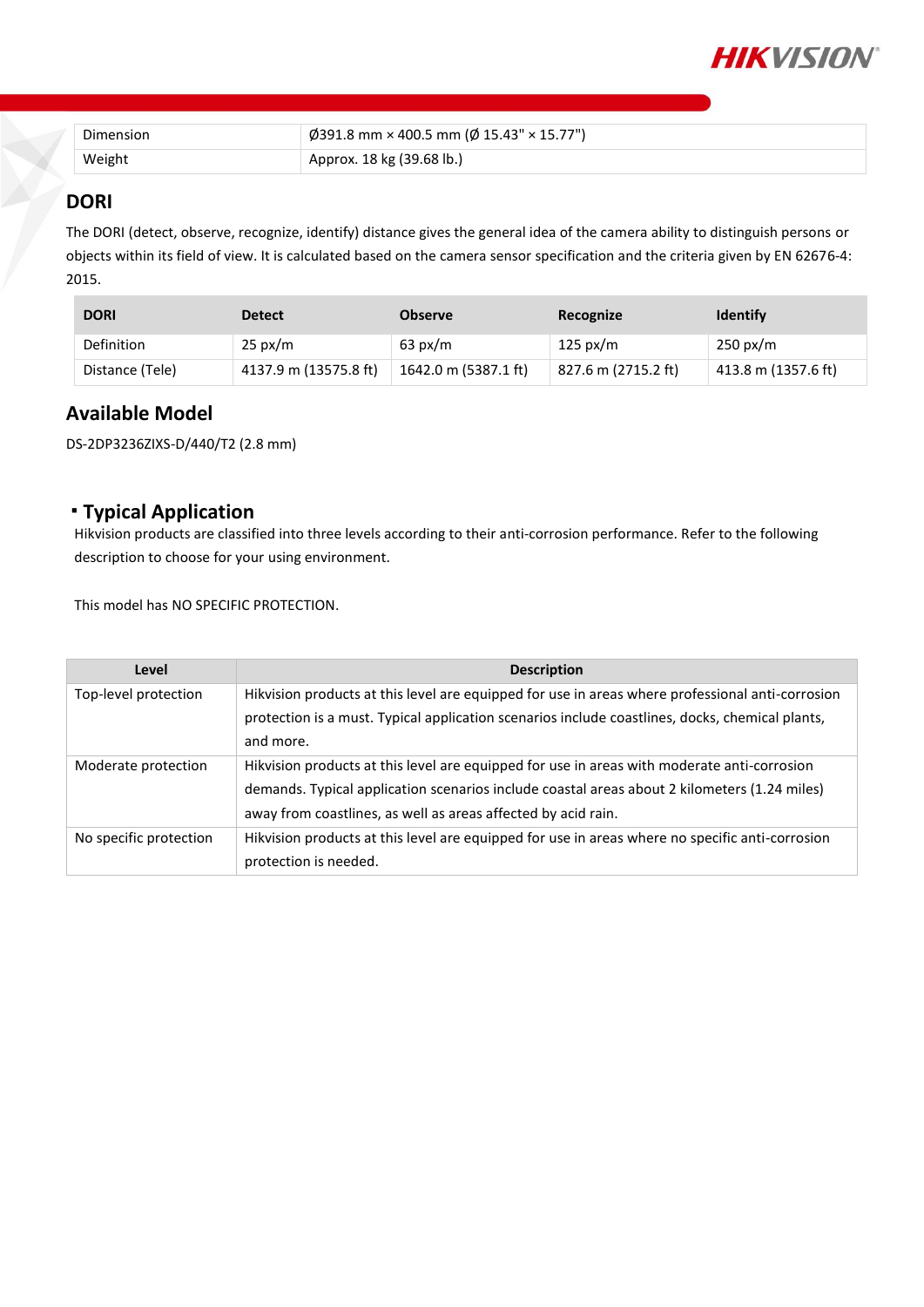

## **Dimensions**



## **Accessory**

Optional



**DS-1603ZJ-P Wall Mounting Bracket**



**DS-1668ZJ-P Pendant Mounting Bracket**

**DS-1668ZJ(20)-P Pendant Mounting Bracket**



**DS-1603ZJ-Pole-P Vertical Pole Mounting Bracket**